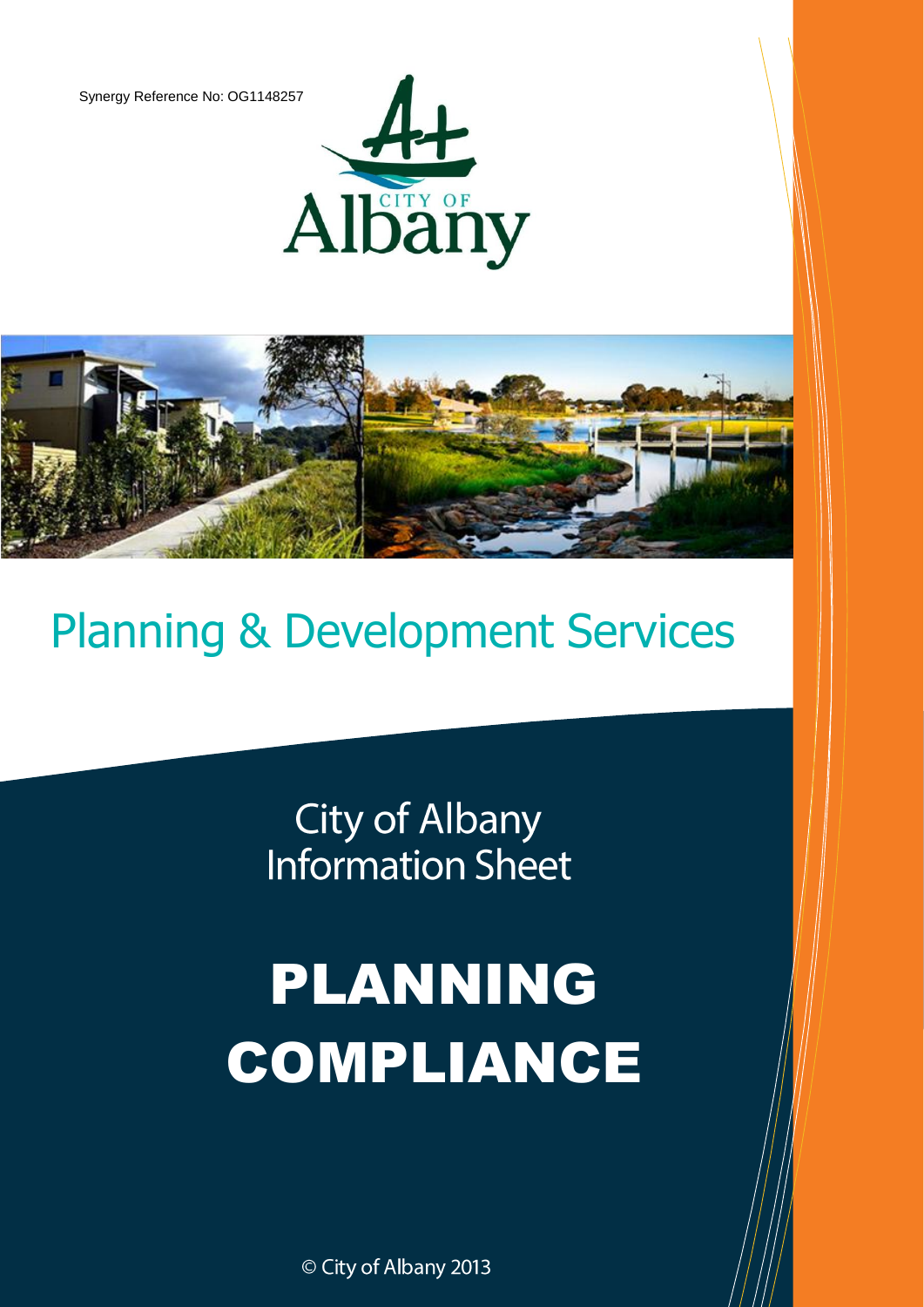### PLANNING COMPLIANCE

#### **THIS INFORMATION SHEET PROVIDES GUIDANCE ON ENFORCEMENT OF PLANNING REQUIREMENTS**

#### *Statutory Law*

The City of Albany requires all landowners and operators of development to comply with the City of Albany Town Planning Scheme(s), Council Policies and any relevant Local Laws. Pursuant to the Scheme(s) the Council's approval is required prior to commencement of the use or development of land and the use or development must comply with any conditions imposed.

#### *The purpose of compliance.*

The purpose of compliance is to provide a clear position and process for ensuring that development of land complies with the City of Albany Town Planning Schemes.

The City deals with a range of development compliance matters. The types of compliance matters vary significantly from an unauthorised use or development to non-compliance with conditions of Council approval.

#### *How do I make a complaint?*

Please provide contact details and a description for your complaint on the 'Complaint Form' attached to this information pack.

#### *How does Council act on a complaint?*

Staff will carry out an inspection and having concluded that a problem exists, a letter will be sent to the proponent giving warning. If a resolution cannot be reached by negotiation, a notice may be required in accordance with section 10 of the Town Planning and Development Act.

Prior to undertaking legal proceedings the following principles must be generally observed:-

- 1. There is a clear breach of the City of Albany Town Planning Scheme; or
- 2. The person concerned has been directed to rectify the breach; or
- 3. A continuation of the breach would result in an adverse impact on the amenity of the area, and a likelihood of a complaint being received; or
- 4. The development conflicts with the principles of orderly and proper planning in a general sense.